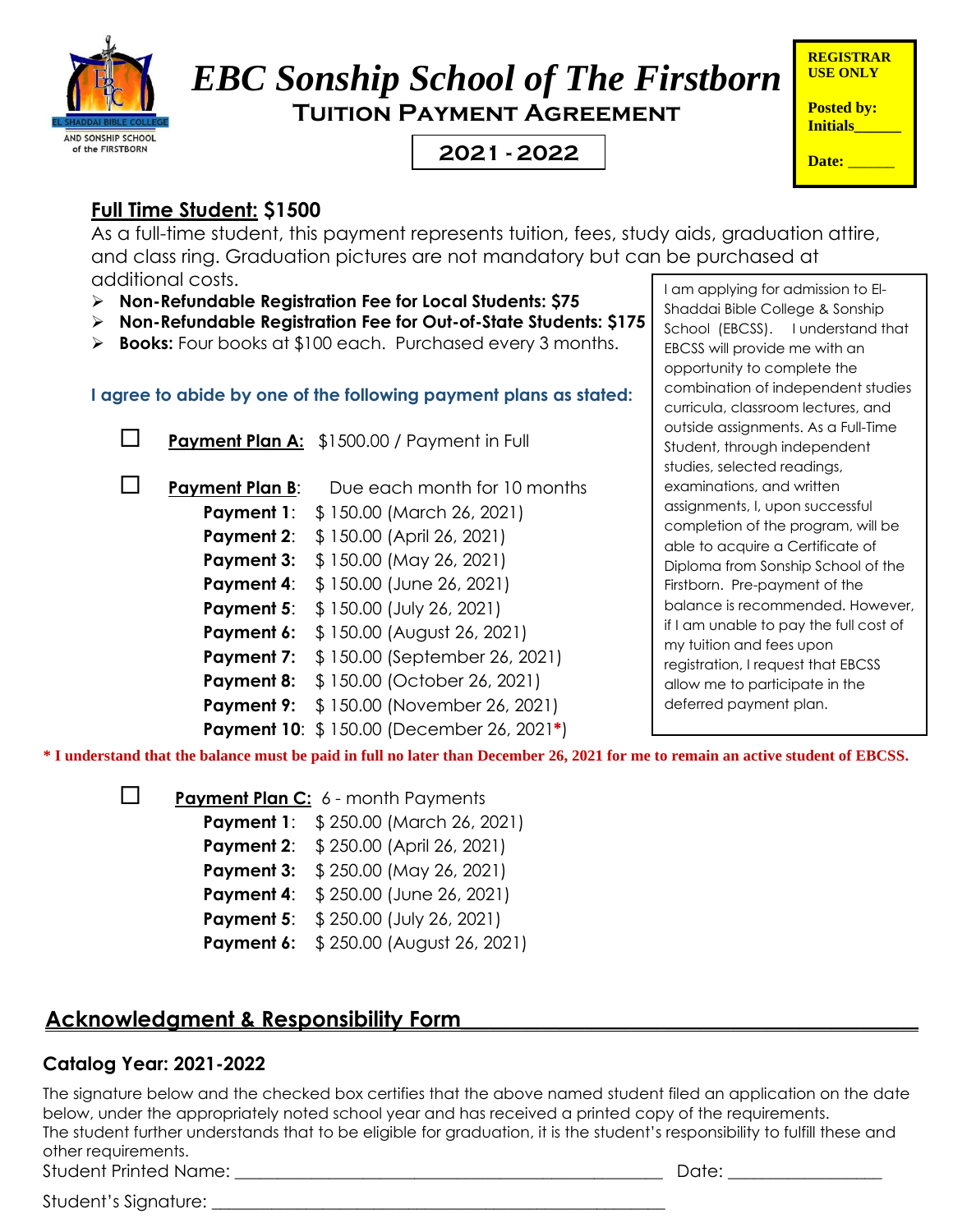#### **Audit Tuition and Fees: \$750.00**

As an audit student, this payment represents tuition, fees & study aids. These students will receive the full benefits from the Study of The Word, without the test taking, class assignments or graduation components.

- ➢ **Non-Refundable Registration Fee for Local Students: \$25**
- ➢ **Non-Refundable Registration Fee for Out-of-State Students: \$125**
- ➢ **Books:** Four books at \$100 each. Purchased every 3 months.

I am applying for admission to El-Shaddai Bible College & Sonship School (EBCSS). I understand that EBCSS will provide me with an opportunity to complete the combination of independent studies curricula, classroom lectures, and outside assignments. As an Audit Students I am acquiring greater knowledge, understanding and the revelation of a difference from The Word of God. Pre-payment of the balance is recommended. However, if I am unable to pay the full cost of my tuition and fees upon registration, I request that EBCSS allow me to participate in the deferred payment plan.

#### **I agree to abide by one of the following payment plans as stated:**

**Payment Plan A:** \$750.00 / Payment in Full





**Payment Plan B:** Due each month for 10 months **Payment 1:** \$75.00 (March 26, 2021) **Payment 2:** \$75.00 (April 26, 2021) **Payment 3:** \$ 75.00 (May 26, 2021) **Payment 4:** \$75.00 (June 26, 2021) **Payment 5:** \$75.00 (July 26, 2021) **Payment 6:** \$75.00 (August 26, 2021) **Payment 7:** \$ 75.00 (September 26, 2021) **Payment 8:** \$ 75.00 (October 26, 2021) **Payment 9:** \$ 75.00 (November 26, 2021) **Payment 10**: \$ 75.00 (December 26, 2021**\***)

**\* I understand that the balance must be paid in full no later than December 26, 2021 for me to remain an active student of EBCSS.**

**Payment Plan C:** 6 - month Payments

**Payment 1:** \$ 125.00 (March 26, 2021)

**Payment 2:** \$ 125.00 (April 26, 2021)

**Payment 3:** \$ 125.00 (May 26, 2021)

**Payment 4:** \$ 125.00 (June 26, 2021)

**Payment 5:** \$ 125.00 (July 26, 2021)

**Payment 6:** \$125.00 (August 26, 2021)

#### **Acknowledgment & Responsibility Form\_\_\_\_\_\_\_\_\_\_\_\_\_\_\_\_\_\_\_\_\_\_\_\_\_\_\_\_\_\_\_\_\_\_\_\_\_\_\_\_\_\_**

#### **Catalog Year: 2021-2022**

<u>.</u><br>The signature below and the checked box certifies that the above named student filed an application on the date below, under the appropriately noted school year and has received a printed copy of the requirements. The student further understands that to be eligible for graduation, it is the student's responsibility to fulfill these and other requirements.

Student Printed Name: \_\_\_\_\_\_\_\_\_\_\_\_\_\_\_\_\_\_\_\_\_\_\_\_\_\_\_\_\_\_\_\_\_\_\_\_\_\_\_\_\_\_\_\_\_\_\_\_\_\_ Date: \_\_\_\_\_\_\_\_\_\_\_\_\_\_\_\_\_\_

Student's Signature: \_\_\_\_\_\_\_\_\_\_\_\_\_\_\_\_\_\_\_\_\_\_\_\_\_\_\_\_\_\_\_\_\_\_\_\_\_\_\_\_\_\_\_\_\_\_\_\_\_\_\_\_\_

**REGISTRAR USE ONLY**

**Posted by: Initials\_\_\_\_\_\_**

**Date:** \_\_\_\_\_\_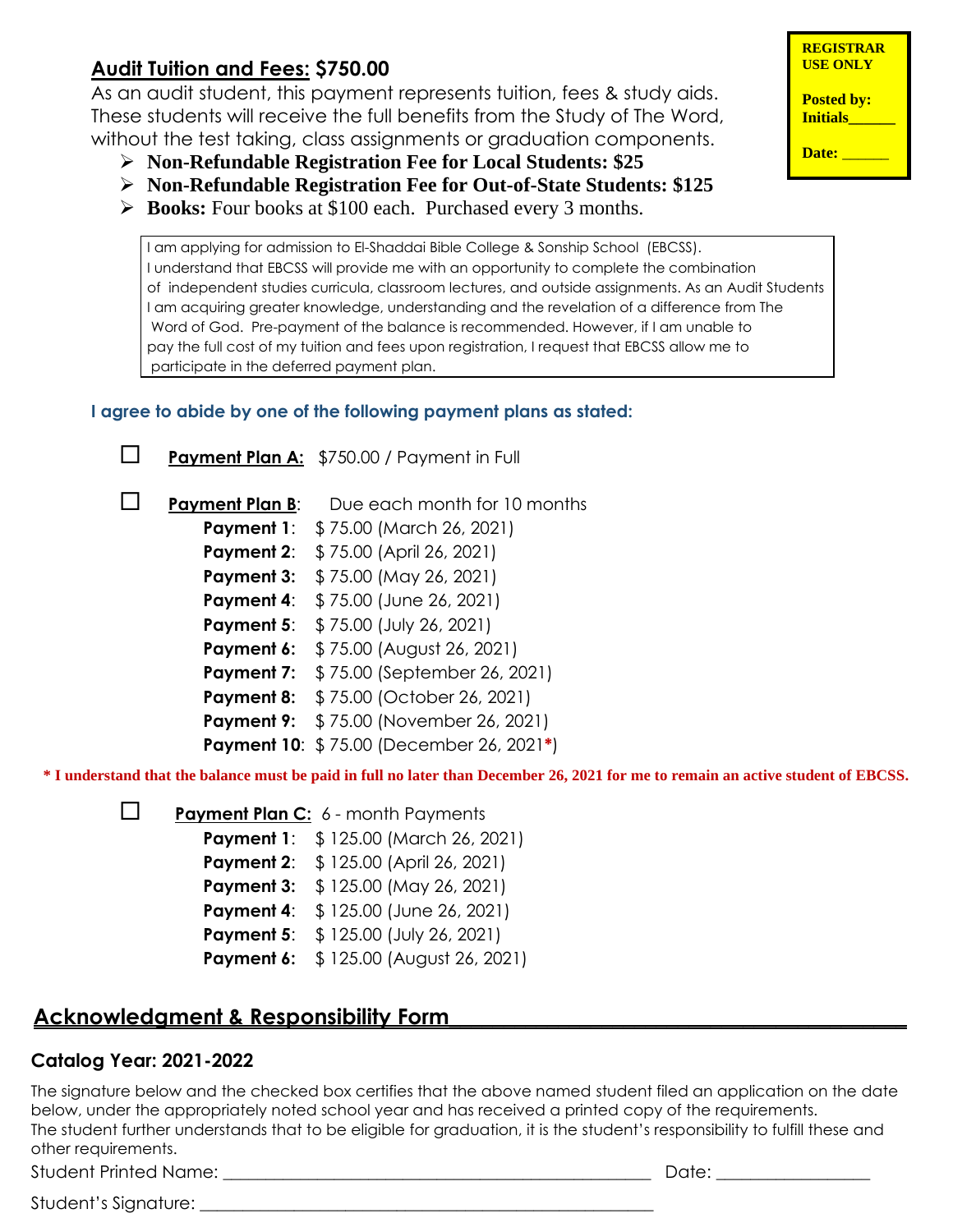### **EL-SHADDAI BIBLE COLLEGE (EBC) & SONSHIP SCHOOL ENROLLMENT APPLICATION**

| Full Address: No. 1998. The Commission of the Commission of the Commission of the Commission of the Commission                                                  |                                                                |                                             |
|-----------------------------------------------------------------------------------------------------------------------------------------------------------------|----------------------------------------------------------------|---------------------------------------------|
|                                                                                                                                                                 |                                                                |                                             |
|                                                                                                                                                                 |                                                                |                                             |
|                                                                                                                                                                 |                                                                |                                             |
| Name of person<br>Emergency Contact Number:                                                                                                                     |                                                                | Relationship to you<br>Your Age :__________ |
| Marital Status: (circle all that apply) Married Divorced Separated Single Widowed                                                                               |                                                                |                                             |
|                                                                                                                                                                 |                                                                |                                             |
| A. What church are you presently attending?                                                                                                                     |                                                                |                                             |
|                                                                                                                                                                 |                                                                |                                             |
| This Section is for Pastors Only:                                                                                                                               |                                                                |                                             |
| A. Name of the church you are currently pastoring:                                                                                                              |                                                                |                                             |
| B. How long have you been pastoring your church?                                                                                                                |                                                                |                                             |
| Select the program of instruction for which you are enrolling:                                                                                                  |                                                                |                                             |
| <b>Enrollment status:</b>                                                                                                                                       |                                                                |                                             |
| <b>Residential Studies / Local Student</b>                                                                                                                      | (will be required to attend regularly scheduled classes)       |                                             |
| <b>Resident External Studies / Local-Non Attendees</b> (in local area, cannot attend regularly scheduled classes)<br>This program is NOT available at this time |                                                                |                                             |
| <b>Non-Resident Studies / Out of State Student</b>                                                                                                              | (not in local area)                                            |                                             |
| <b>Independent Studies</b><br>This program is NOT available at this time                                                                                        | (on-line & self-paced, not subject to guidelines or deadlines) |                                             |